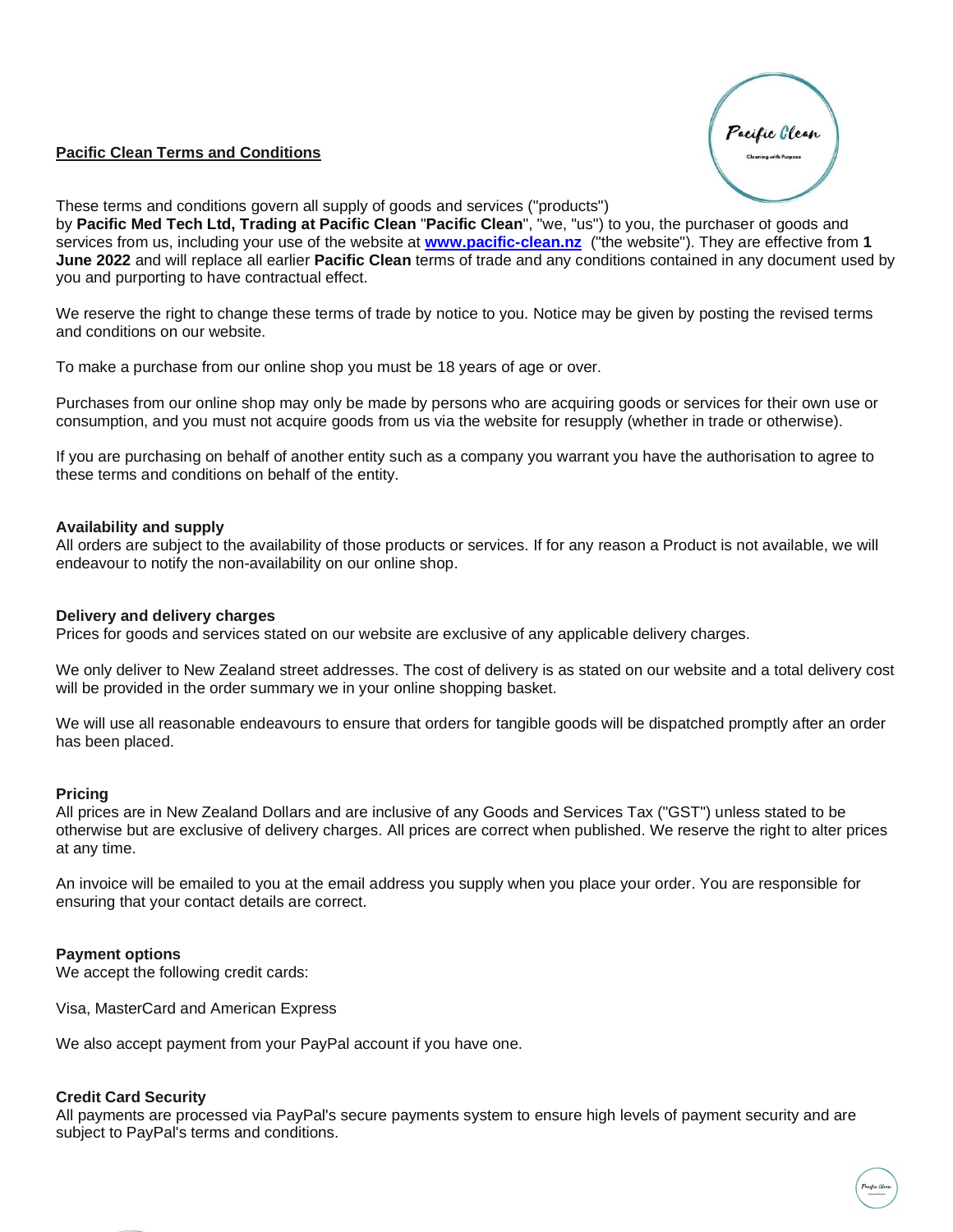### **Shipping and delivery**

Shipping Costs are calculated using standard courier rates. They may be updated from time to time. Once you have entered your delivery address our system will calculate and add shipping costs. We endeavour to ensure products are shipped to you as soon as possible after payment has been received. Shipping times are in line with standard New Zealand courier and postage times. We expect your delivery will arrive within 3 to 5 business days depending on where you are in the country. Where there is likely to be more than a 24 hour delay in delivery we will endeavour to let you know by emailing you at the address entered when you made your purchase. Tracking information will be sent to the email address you used when you made the purchase. If you have any queries about shipping please email us as [sales@pacific-clean.nz](mailto:sales@pacific-clean.nz) using your order number in the subject line. We will endeavour to get back to you as soon as possible.

### **Subscription Cancellation and Returns**

Our returns policy is in line with the Fair Trading Act 1986 and the Consumer Guarantees Act 1993. Check out: [https://www.consumerprotection.govt.nz/general-help/ways-to-buy-and-pay/online-shopping/.](https://www.consumerprotection.govt.nz/general-help/ways-to-buy-and-pay/online-shopping/)

If you have purchased a subscription, you can cancel your subscription at any time by emailing us at [sales@pacific](mailto:sales@pacific-clean.nz)[clean.nz.](mailto:sales@pacific-clean.nz) We will then refund you for any remaining months left on your subscription.

We do not have to provide a refund if you have changed your mind about a particular purchase, so please choose carefully. If the goods are faulty, we will meet our obligations under the Consumer Guarantees Act to provide a remedy. Please contact us at [sales@pacific-clean.nz](mailto:sales@pacific-clean.nz) so that we can work with you to return the product and arrange a refund.

## **Liability Limitation**

Where you acquire or hold yourself out as acquiring goods or services from us for the purposes of a business, the provisions of the Consumer Guarantees Act 1993 will not apply. The conditions, warranties and guarantees set out in the Sale of Goods Act 1908 or otherwise implied by statute or common law will not apply and are excluded from these terms of trade.

We will always endeavour to have complete and accurate information on our website but to the greatest extent permissible by law we assume no responsibility for the completeness and current accuracy of the information provided on our website.

To the greatest extent permissible by law, we exclude all liability we may have to you for any claim except where we have acted in bad faith. This exclusion also applies for the benefit of every officer, employee, contractor, agent of us and anyone else we use to perform our duties or provide services under any agreement you have with us. None of the persons specified above is liable or has to pay you for anything else in connection with or resulting from anything any of us does or does not do, or delays in doing, whether or not it is contemplated or authorised by any agreement you have with us. This exclusion applies whatever you are claiming for and in whatever way liability might arise. This exclusion does not limit any inalienable rights you may have under the Consumer Guarantees Act 1993.

Our maximum liability to you (if any) shall be limited to the value of any faulty products or services supplied by us and we, our employees, contractors and agents, will not be liable to you for loss or damage of any kind however that loss or damage is caused or arises.

## **Applicable law and jurisdiction**

Unless we otherwise agree in writing, this agreement contains all the terms of our relationship and continues to apply no matter where you are located at the time any goods or services are provided to you by us and irrespective of the location where you reside.

Use of our website, supply of products or services by us to you and any other matter arising from these Terms and Conditions are subject to the laws of New Zealand. The Courts of New Zealand shall have non-exclusive jurisdiction over all claims or disputes arising in relation to, out of or in connection with these terms of trade, or with the use of website or